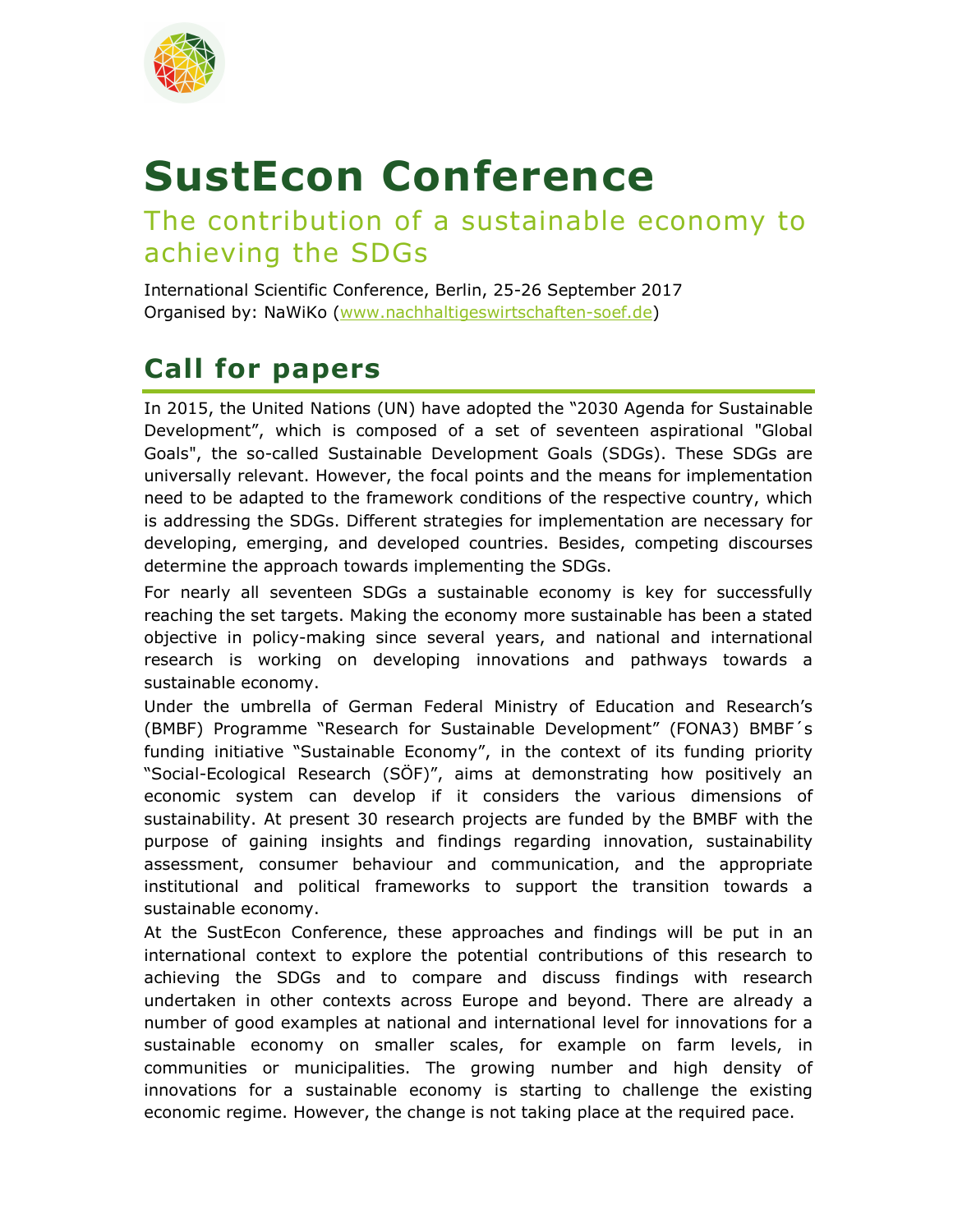

Scaling up and broad diffusion of innovation often appears difficult. Therefore, the SustEcon Confernece will focus on the barriers for a more rapid change and discuss options and requirements for the sutainability transformation. These Barriers may be caused by a mismatch between the existing political and societal framework conditions as well as path dependencies and the innovation for a sustainable economy in question. This is especially true for social, organisational and institutional innovations, which are often not easily transferrable to other contexts. Moreover, if there are not enough support mechanisms in place supporting pioneers, the success of sustainable innovations may also be limited. At the same time, potential distributional or external effects have to be taken into consideration when implementing innovations towards a more sustainable economy.

It is the aim of this conference to address these issues and bring together scholars in the fields of sustainable innovation and their management, transformation research as well as the analysis of societal and political contexts of a sustainable economy and sustainable societies as a whole.

We invite scholars to submit abstracts for papers on the following issues:

- *Innovations for a sustainable economy: Following a broad notion of innovation, we invite papers on case studies on social, organisational, institutional, and technological innovations for the sustainable economy. Analyses of potentials and requirements for scaling and diffusion of these innovations are particularly welcome.*
- *Transformation to a sustainable economy: We also welcome contributions from transformation research that analyse driving forces and options for the shaping of transformations towards a sustainable economy.*
- *Discourses on a sustainable economy and society: Papers are invited that analyse the requirements and potential contributions of different discourses (Green Economy, Degrowth, etc.) to achieving the SDGs and their roles for the sustainable economy.*
- *Key barriers for scaling and diffusion of innovations: We also welcome papers, which analyse the requirements for implementing a sustainable economy in different SDG contexts. This may cover political framework conditions for implementing a sustainable economy, the integration of the SDGs in the multilevel system, and their implementation across policy domains. Papers may also focus on the special role of developed countries in implementing the SDGs not only in their own context but also in development cooperation for achieving the SDGs.*
- *The role of research in the SDG context: We invite papers, which address the contribution of research to implementing SDGs and/ or achieving a sustainable economy by analysing research agendas and assessing the impacts of research in the SDG context.*
- *Methodological questions: Furthermore, papers are welcome that develop further methodological approaches such as the development of indicators for evaluating contributions to the sustainable economy and methods for measuring the contribution of an innovation to achieving SDGs, etc.*